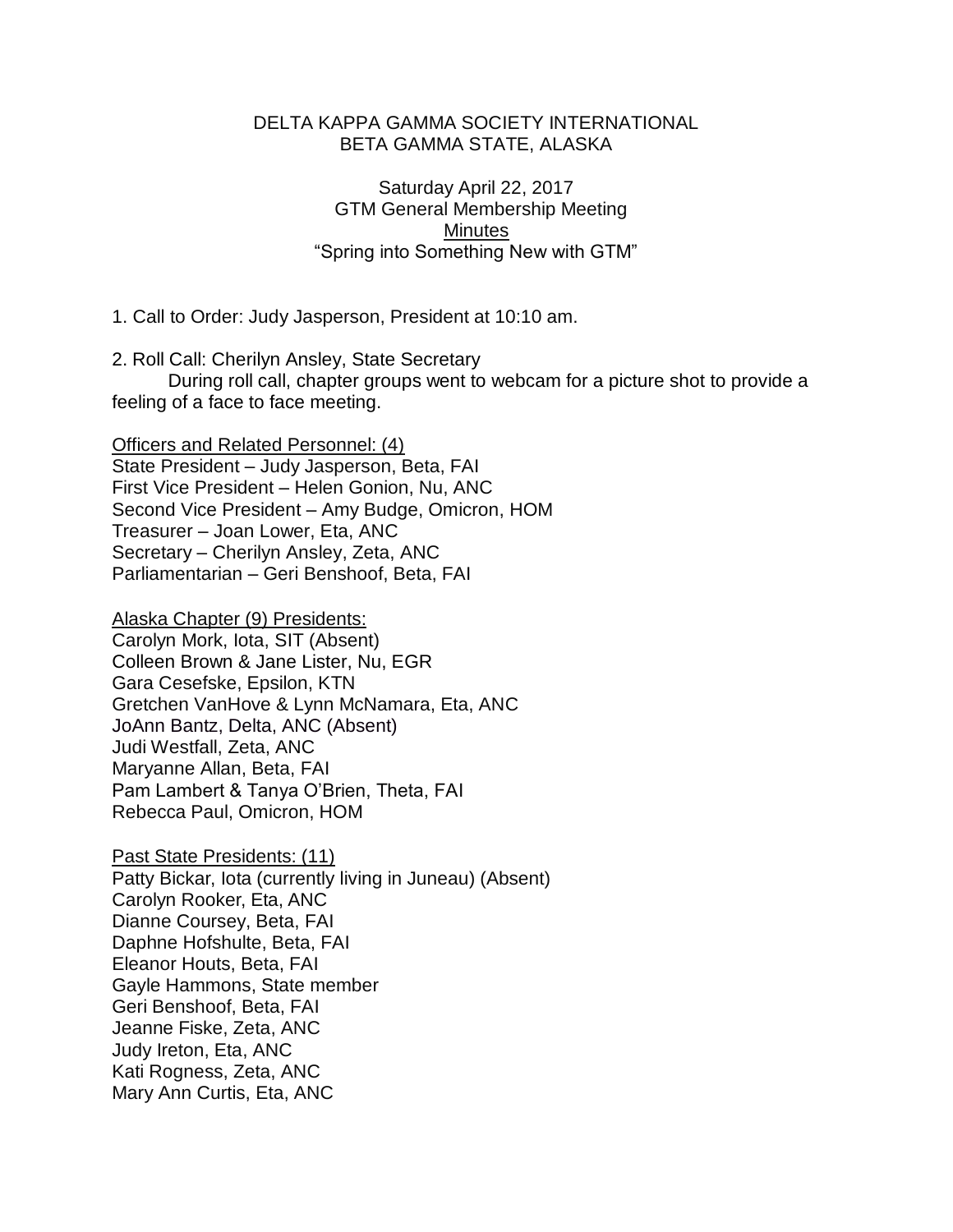Committee Chair:

Communication, Monica Stockburger Educational Excellence, Claudia Hall Expansion and Membership, Amy Budge Finance, Cherilyn Ansley Leadership Development, Daphne Hofschulte Nominations, Aldean Kilbourn Rules, Barbara Sell Scholarships, Tanya O'Brien

3. Rules of order: Geri Benshoof

Quorum for General Membership Meeting is a majority of the voting members. Total present 63. Point of Order: If wishing to speak, address Madame President, state name and chapter, and wait to be recognized.

4. Minutes of General Membership Meeting: Cherilyn Ansley

 Minutes of meeting from April 18, 2015 were approved by committee and published on the State website.

- 5. Additions to and/or Approval of Agenda accepted as presented
- 6. Treasurer's Report: Joan Lower accepted as presented
- 7. State Committee Reports (by Chair, unless noted)
	- A. Communication: Monica Stockburger no report
		- a. The Nuggets, Aldean Kilbourn Three newsletters published and sent via email to members. Emphasized need for correct emails from members. Each chapter should submit an article, pictures sent separately from word document.
		- b. Webmaster, Maryanne Allan Five chapters/organizations have websites linked to the State web page. Password is BGAlaska1.
		- c. Historian, Judy Ireton Materials for archives will be deposited June 2017. Final preparations are being made for Biennial Summaries. State Presidents will receive new page 1 of President Judy Jasperson's biography to reflect her second biennium.
		- d. U.S. Forum, Geri Benshoof no report
	- B. Educational Excellence: Claudia Hall no report
	- C. Expansion and Membership: Amy Budge no report
	- D. Leadership Development: Daphne Hofschulte Sectionals were offered during the 2016 Leadership Workshop. A survey of sitting presidents/co-presidents was conducted for the incoming committee. Results and recommendations included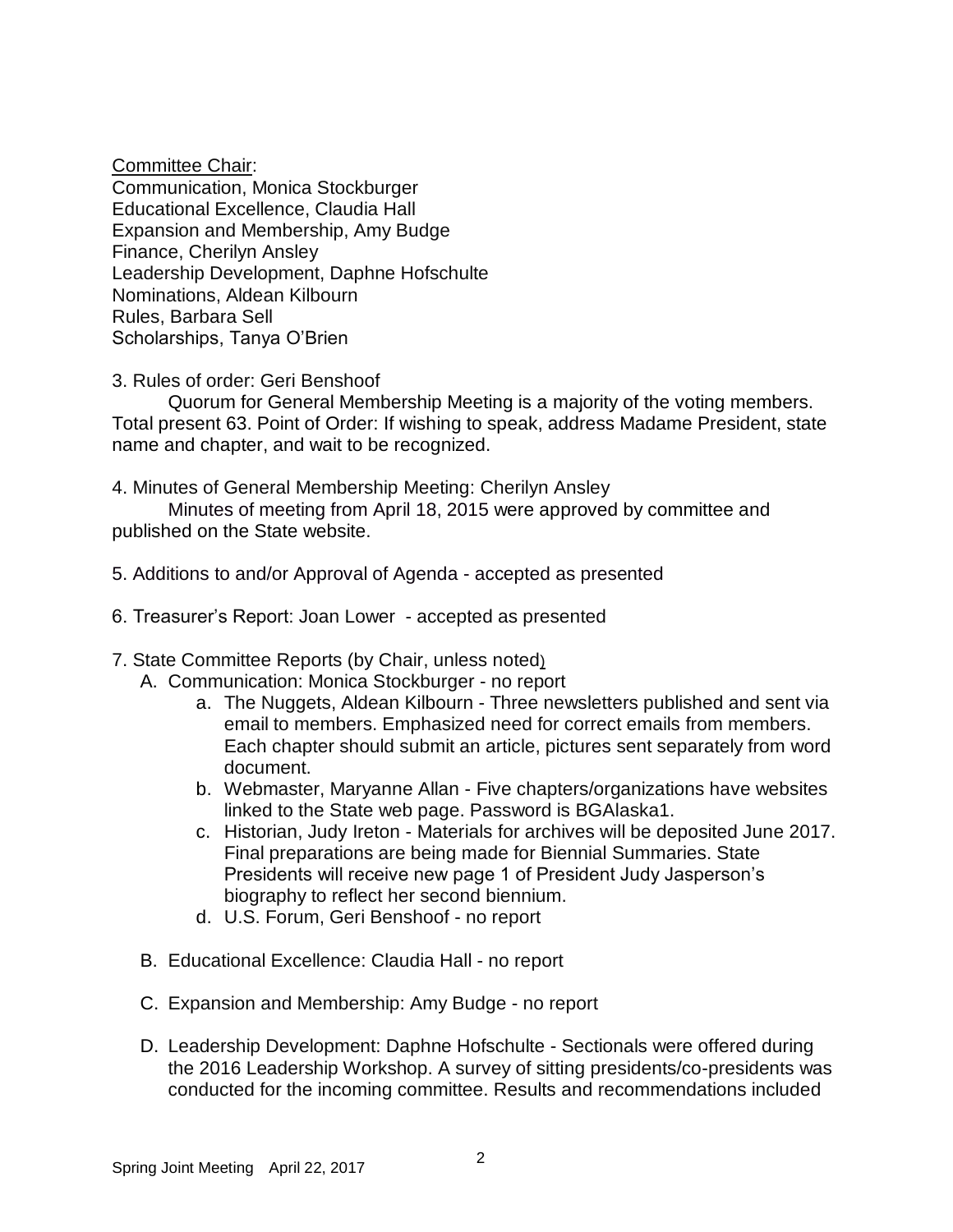in report posted with minutes on website.

- E. Nominations: Aldean Kilbourn Nomination slate was accepted as presented to Executive Board in April 22, 2017 meeting.
- F. Rules: Barb Sell Vote was held in October 2016 to waive portion of Bylaws and Standing Rules pertaining to DKG Alaska State meetings. Committee continues to work on creating new language to replace the previous wording in our Bylaws and Standing Rules with respect to our State meetings. At the 2018 Leadership Convention, members will be asked to approve language supporting this new concept of only one State face to face meeting in even numbered years and an online convention in odd numbered years.
- G. Scholarships: Tanya O'Brien No applications received. Per Executive Board vote, deadline extended until October 5, 2017 Go-to-Meeting. Per Treasurer, \$1,005.52 available for scholarship.
- H. State Literacy Project: Per vote taken at Executive Board Meeting, April 22, 2017, the State will support the Imagination Library for this year only.
- I. Finance: Cherilyn Ansley Proposed budget presented as approved by committee. Per Omicron's question, funds for International speaker for 2018 Leadership Convention in Homer to be covered by cost of convention (travel covered by International). State may advance funds to host chapter, if necessary, with repayment at end of 2018 convention.
- 8. Elections 11:00 a.m.

President, Colleen Brown, Nu 1st Vice President, Amy Budge, Omicron 2nd Vice President, Cynthia Miller, Nu Secretary, Cherilyn Ansley, Zeta

Nominations Committee, Aldean Kilbourn, Chair, Theta, Kati Rogness, Zeta There is need of a third person for the Nominations Committee. There were no nominations from the floor. Slate of officers from the Nominating Committee were elected to serve for the 2017-2019 biennium.

9. Ad Hoc Committee Reports

A. Strategic Action Plan: Judy Ireton - Passed by committee; copy with minutes posted to website.

B. Sarajustine Black's Jewelry: Geri Benshoof - jewelry given to Ketchikan chapter which has distributed some to members and the State President pin returned to State Treasurer. Nita Scott, International, reiterated we cannot ask for a members' jewelry to be returned.

10. Chapter Reports (By President, unless noted, and posted on website for those submitted to secretary)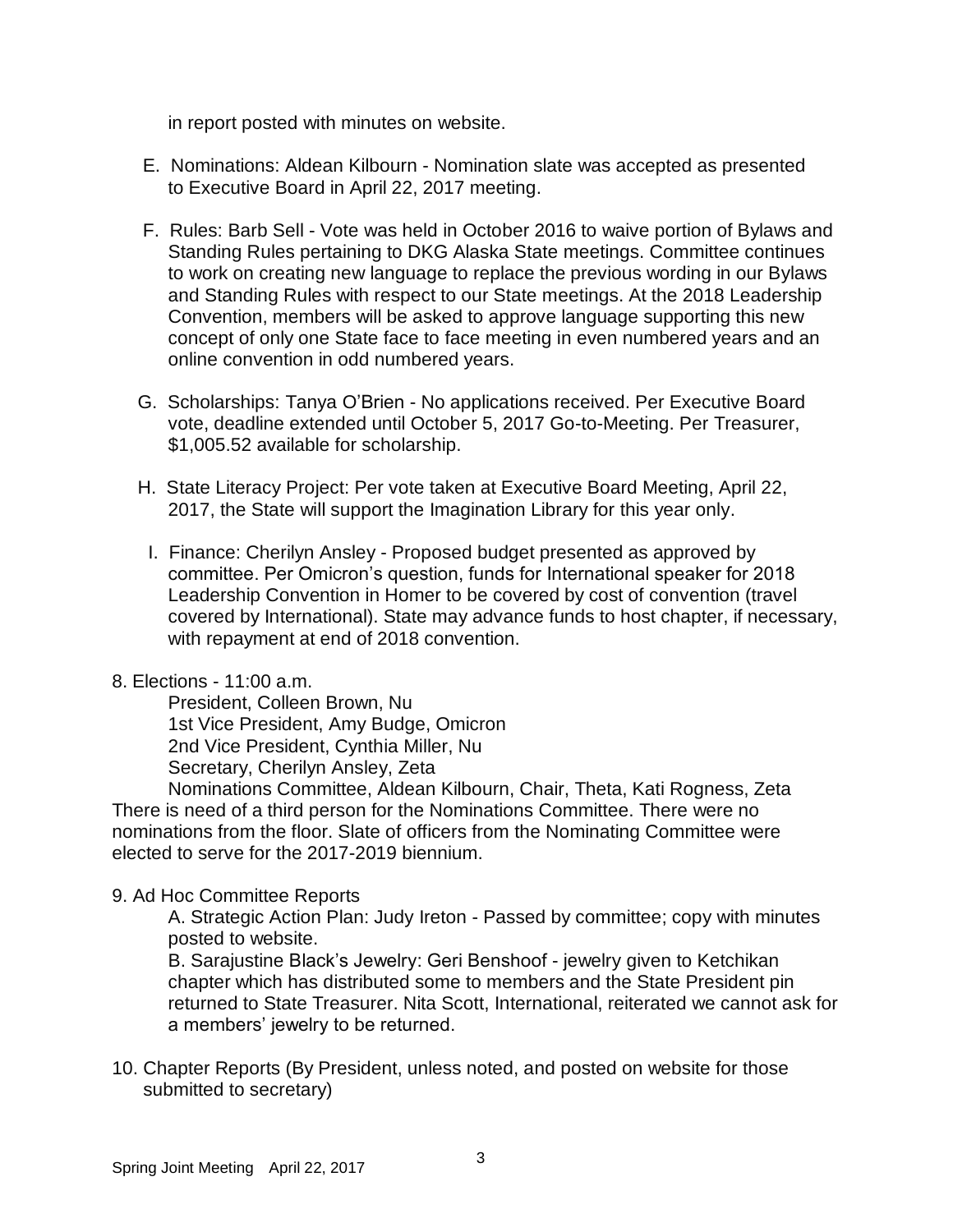Chapter reports presented by Presidents of Beta, Epsilon, Zeta, Eta, Theta, Nu and Omicron. President Judy read statement from Delta chapter dissolution report. She also reported per a telephone conversation with Iota that they are active, although not present at this meeting.

## 11. Unfinished Business

No unfinished business as all discussed under committee reports.

## 12. Other Business

A. Report of Leadership Management Seminar in Austin: Maryanne Allan wonderful experience and encouraged others to apply. Report attached to minutes on website.

B. International Business: President Judy reported she participated in Society on-line business. Per request of Executive Board, she will forward our votes for Dr. Hoag, Dr. Lyn and the remaining nine nominees to International for the Achievement Award.

13. Announcements

- 1. N.W. Regional Conference in Spearfish, SD—June 26 July 1, 2017 Six are currently going to attend and there is still time to register.
- 2. Fall Executive Board GTM—October 5, 2017 at 5:00 p.m.
- 3. Spring Convention in Homer, AK---April 20-22, 2018
- 4. International Convention in Austin, TX—July 16-20, 2018

## 14. Adjourn 11:58 a.m.

15. And By the Way (ABTW)...

Becky Zaverl, Beta, will be honored by the Girl Scouts as a Woman of Distinction at their May 4, 2017 banquet.

Respectfully submitted, Cherilyn Ansley, Secretary

Approved in Committee: Judy Jasperson, Jackie VanDaff, Kati Rogness 04/27/17

Ten Minute Break, then:

Convention Highlights

A. Nita Scott, International, advised she will brag about Alaska's thinking outside of the box to present the Go-to-Meeting Convention. She spoke on the past, present, and future of DKG. Reminded us that proposed changes to constitution should be submitted by October 1.

B. Installation of Officers: President Judy Jasperson and International Guest, Nita Scott, installed the President, 1st Vice President, and Secretary. The 2nd Vice President was not installed at this time as she was absent due to death in family.